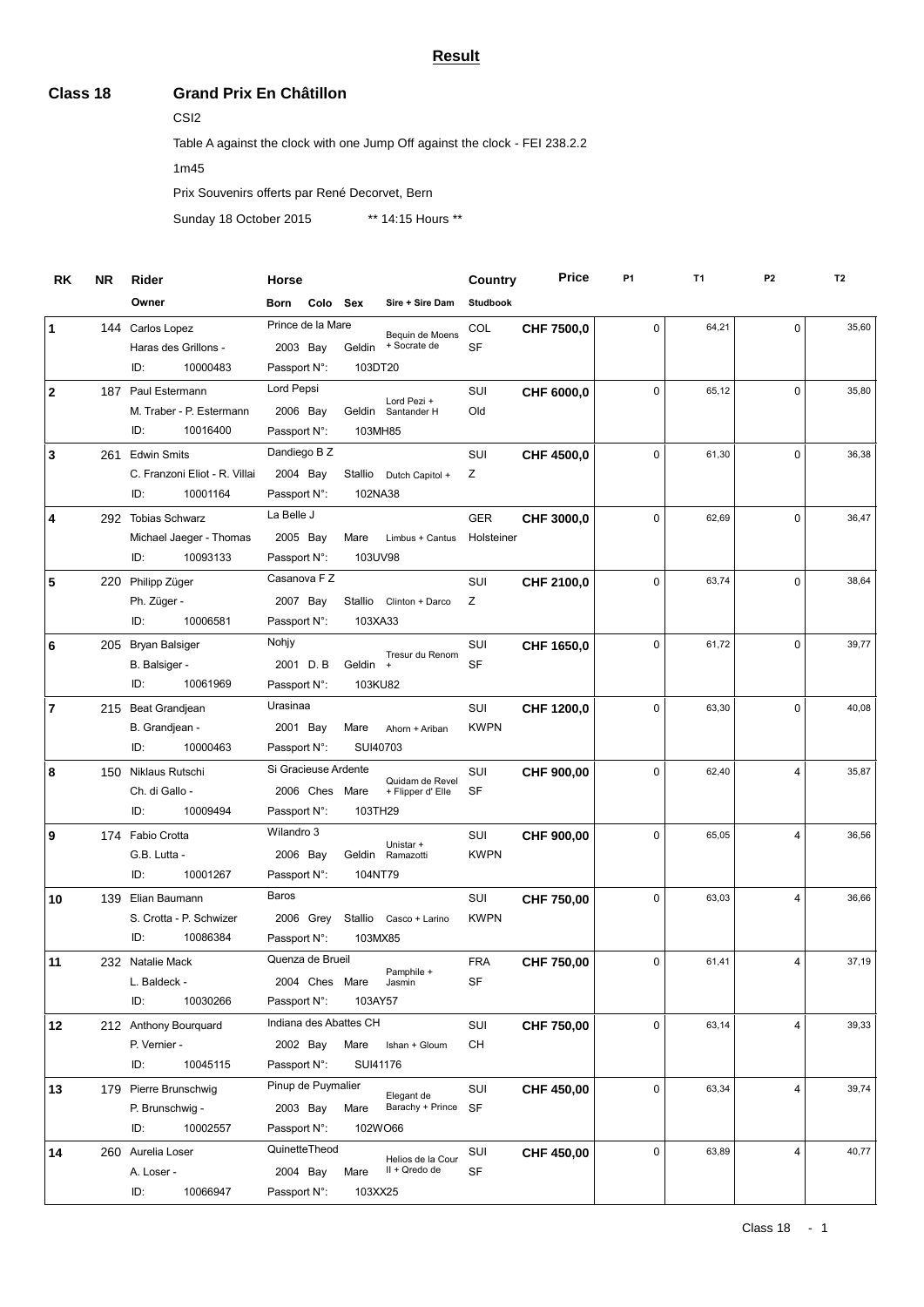| 15 |     | 228 Claudia Gisler     | Cordel                                                 | SUI         | CHF 450,00      | 0 | 64,59 | $\overline{4}$ | 41,32 |
|----|-----|------------------------|--------------------------------------------------------|-------------|-----------------|---|-------|----------------|-------|
|    |     | Cl. Gisler -           | 2004 Ches Geldin Catoki + Coriano                      | Holst       |                 |   |       |                |       |
|    |     | 10000429<br>ID:        | Passport N:<br>102VV27                                 |             |                 |   |       |                |       |
| 16 |     | 247 Nadine Traber      | L' Amour III                                           | SUI         | <b>CHF 0,00</b> | 0 | 64,70 | 8              | 43,63 |
|    |     | M. Traber -            | Lambrusco ASK<br>2002 Ches Mare<br>+ Cornetto          | <b>DWB</b>  |                 |   |       |                |       |
|    |     | 10008625<br>ID:        | Passport N:<br>DEN40467                                |             |                 |   |       |                |       |
| 17 |     | 125 Iris Gautschi      | Cartaja                                                | SUI         | <b>CHF 0,00</b> | 4 | 60,33 | $\Omega$       | 0,00  |
|    |     | I. Gautschi -          | Cartani + Cor de<br>2006 Grey<br>Mare<br>la Bruyere    | Holst       |                 |   |       |                |       |
|    |     | 10040303<br>ID:        | Passport N:<br>1030W77                                 |             |                 |   |       |                |       |
| 18 |     | 129 Jordan Schoch      | Perle De Vains                                         | SUI         | <b>CHF 0,00</b> | 4 | 60,81 | $\Omega$       | 0,00  |
|    |     | Y. & Ch. Schoch -      | Robin II + Isoline<br>2003 Bay<br>Mare<br>Ш            | <b>SF</b>   |                 |   |       |                |       |
|    |     | ID:<br>10006502        | SUI41219<br>Passport N:                                |             |                 |   |       |                |       |
| 19 | 105 | Niklaus Schurtenberger | Chellatus R                                            | SUI         | <b>CHF 0,00</b> | 4 | 62,22 | $\Omega$       | 0,00  |
|    |     | W. Rütimann -          | 2005 Blac<br>Chello I + Latus II Bad. Wurt.<br>Stallio |             |                 |   |       |                |       |
|    |     | ID:<br>10002396        | 103EA44<br>Passport N:                                 |             |                 |   |       |                |       |
| 20 |     | 166 Marcel Wolf        | Quasimodo VII                                          | <b>GER</b>  | <b>CHF 0.00</b> | 4 | 62,41 | $\Omega$       | 0,00  |
|    |     | Willi Melliger -       | Quidam's Rubin<br>2004 Bay<br>Geldin +                 |             |                 |   |       |                |       |
|    |     | ID:<br>10071284        | 103DE81<br>Passport N:                                 |             |                 |   |       |                |       |
| 21 |     | 267 Daniel Etter       | Kheops Du Roset CH                                     | SUI         | <b>CHF 0,00</b> | 4 | 62,43 | 0              | 0,00  |
|    |     | Cl. & E. Gisler -      | Kannan +<br>2005 Bay<br>Geldin<br>Mistersman           | CН          |                 |   |       |                |       |
|    |     | ID:<br>10001046        | Passport N:<br>103DX49                                 |             |                 |   |       |                |       |
| 22 |     | 155 Alain Jufer        | Wiveau M                                               | SUI         | <b>CHF 0,00</b> | 4 | 62,49 | $\Omega$       | 0,00  |
|    |     | G.B. Lutta -           | Niveau +<br>2003 Bay<br>Stallio<br>Concorde            | <b>KWPN</b> |                 |   |       |                |       |
|    |     | 10011565<br>ID:        | Passport N:<br>102VJ13                                 |             |                 |   |       |                |       |
| 23 |     | 277 Adrian Schmid      | Camilla IX                                             | SUI         | <b>CHF 0,00</b> | 4 | 62,83 | $\Omega$       | 0,00  |
|    |     | K. Schmid -            | Cornet<br>2005 Grey<br>Mare<br>Obolensky + Pilot Westf |             |                 |   |       |                |       |
|    |     | ID:<br>10007980        | 103JA41<br>Passport N:                                 |             |                 |   |       |                |       |
| 24 | 191 | Viviane Auberson       | Codex CH                                               | SUI         | <b>CHF 0,00</b> | 4 | 62,98 | $\Omega$       | 0,00  |
|    |     | V. Auberson -          | Chameur + Nelfo<br>2002 Bay<br>Geldin du Mesnil        | CН          |                 |   |       |                |       |
|    |     | ID:<br>10033785        | Passport N:<br>104NC05                                 |             |                 |   |       |                |       |
| 25 |     | 315 Pia Reich          | Quiwi Dream                                            | <b>GER</b>  | <b>CHF 0,00</b> | 4 | 63,18 | $\Omega$       | 0,00  |
|    |     | Hofgut Blum -          | Quidam de Revel<br>2005 Bay<br>Stallio<br>+ Contender  | Holst       |                 |   |       |                |       |
|    |     | ID:<br>10044594        | 103OG31<br>Passport N:                                 |             |                 |   |       |                |       |
| 26 |     | 227 Martin Meijer      | Chayning                                               | SUI         | <b>CHF 0,00</b> | 4 | 63,42 | 0              | 0,00  |
|    |     | M. Meijer -            | Casall +<br>2004 Ches Mare<br>Rheinsberg               | Holst       |                 |   |       |                |       |
|    |     | ID:<br>10111238        | Passport N:<br>104NB45                                 |             |                 |   |       |                |       |
| 27 |     | 244 Audrey Geiser      | Walk for Glory KZI CH                                  | SUI         | <b>CHF 0,00</b> | 4 | 63,79 | $\mathbf 0$    | 0,00  |
|    |     | Ph. Geiser -           | Colman + Night<br>2007 Bay<br>Mare<br>and Day          | СH          |                 |   |       |                |       |
|    |     | 10021196<br>ID:        | 103TG02<br>Passport N:                                 |             |                 |   |       |                |       |
| 28 |     | 323 Yann Gerber        | Soleil de Lys KM                                       | SUI         | <b>CHF 0,00</b> | 4 | 64,43 | $\Omega$       | 0,00  |
|    |     | Y. Gerber -            | Sir Libero +<br>2003 D.B<br>Mare<br>Candillo           | CН          |                 |   |       |                |       |
|    |     | ID:<br>10008576        | 103KA92<br>Passport N:                                 |             |                 |   |       |                |       |
| 29 |     | 283 Roland Grimm       | Even to Heaven                                         | SUI         | <b>CHF 0,00</b> | 4 | 64,96 | 0              | 0,00  |
|    |     | Grimm-Sarasin -        | 2001 Dark Geldin Espri +                               | Hann        |                 |   |       |                |       |
|    |     | ID:<br>10002674        | Passport N:<br>SUI41224                                |             |                 |   |       |                |       |
| 30 |     | 193 Alexander Schill   | Chass                                                  | <b>GER</b>  | <b>CHF 0,00</b> | 4 | 65,14 | $\mathbf 0$    | 0,00  |
|    |     | J. & R. Schill -       | 2005 Grey<br>Stallio Calato + Calando HOLST            |             |                 |   |       |                |       |
|    |     | ID:<br>10008870        | 103CH30<br>Passport N:                                 |             |                 |   |       |                |       |
| 31 |     | 264 Celine Stauffer    | Acanthus B                                             | SUI         | <b>CHF 0,00</b> | 4 | 65,36 | 0              | 0,00  |
|    |     | Taylor Horses -        | 2005 Ches Geldin Pino + Calvados                       | <b>KWPN</b> |                 |   |       |                |       |
|    |     | ID:<br>10000390        | 1031164<br>Passport N:                                 |             |                 |   |       |                |       |
| 32 |     | 318 Sabrina Crotta     | Coromena                                               | SUI         | <b>CHF 0,00</b> | 4 | 65,67 | $\mathbf 0$    | 0,00  |
|    |     | A. Seling -            | Coronado +<br>2007 Grey<br>Mare<br>Domino              |             |                 |   |       |                |       |
|    |     | 10016452<br>ID:        | 104DW40<br>Passport N:                                 |             |                 |   |       |                |       |
|    |     |                        |                                                        |             |                 |   |       |                |       |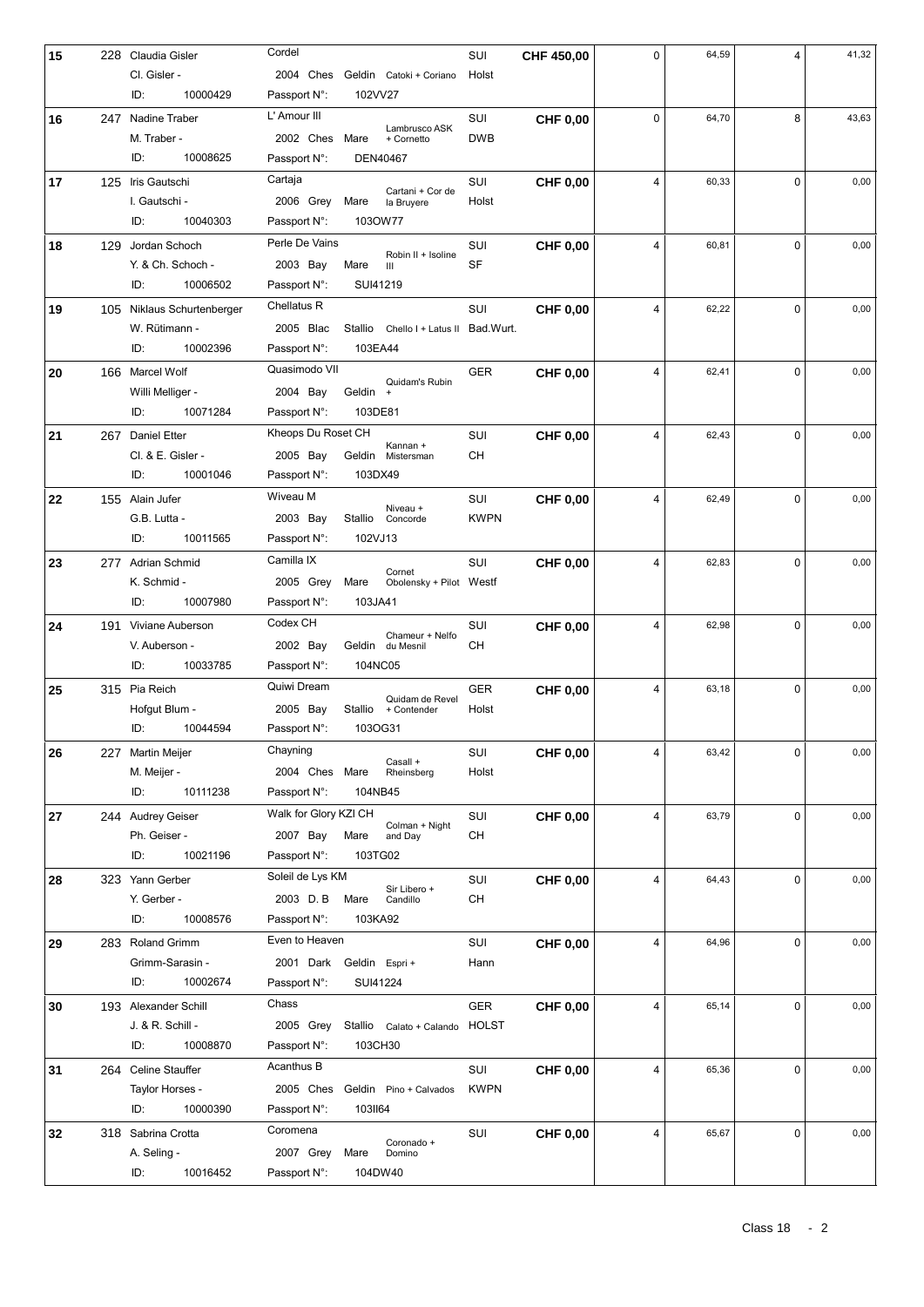| 33 | 132 Jean Maurice Brahier         | Sole Mio KM CH                        |                  | Saphir von der                | SUI          | <b>CHF 0,00</b> | 5  | 66,31 | $\mathbf 0$ | 0,00 |
|----|----------------------------------|---------------------------------------|------------------|-------------------------------|--------------|-----------------|----|-------|-------------|------|
|    | JM.Brahier -                     | 2006 Bay                              | Geldin           | Rossi + Sir                   | Demi Sang    |                 |    |       |             |      |
|    | 10006487<br>ID:                  | Passport N:                           | 104NU83          |                               |              |                 |    |       |             |      |
| 34 | 143 James Shore                  | <b>Spring Dark</b>                    |                  | Jazz Band                     | <b>GBR</b>   | <b>CHF 0,00</b> | 8  | 60,48 | $\Omega$    | 0,00 |
|    | S & K Murphy - Horse Ma          | 2006 Bay                              | Mare             | Courcelle +                   | SF           |                 |    |       |             |      |
|    | ID:<br>10058428                  | Passport N:                           | 103RS34          |                               |              |                 |    |       |             |      |
| 35 | 310 Fanny Queloz                 | Celtic13                              |                  |                               | SUI          | <b>CHF 0,00</b> | 8  | 61,00 | $\Omega$    | 0,00 |
|    | F. Queloz -                      | 2002 Bay                              | Mare             | Quick Star +<br>Cento         | <b>BWP</b>   |                 |    |       |             |      |
|    | 10017276<br>ID:                  | Passport N:                           | FIN40104         |                               |              |                 |    |       |             |      |
| 36 | 236 Chantal Müller               | Chijioke                              |                  |                               | SUI          | <b>CHF 0,00</b> | 8  | 61,61 | $\Omega$    | 0,00 |
|    | N&Ph. Weck -                     | 2006 Dark                             | Geldin           | Casall +<br>Contender         | Holst        |                 |    |       |             |      |
|    | ID:<br>10075354                  | Passport N:                           | 103LO49          |                               |              |                 |    |       |             |      |
| 37 | 242 Hansueli Sprunger            | Faith vd Mullegracht                  |                  |                               | SUI          | <b>CHF 0,00</b> | 8  | 63,39 | $\Omega$    | 0,00 |
|    | M. Vogler -                      | 2005 Grey Mare                        |                  | Darco +<br>Carthago           | <b>BWP</b>   |                 |    |       |             |      |
|    | ID:<br>10001558                  | Passport N:                           | 103CR96          |                               |              |                 |    |       |             |      |
| 38 | 288 Peter Burri                  | Frederick                             |                  |                               | SUI          | <b>CHF 0,00</b> | 8  | 63,64 | $\Omega$    | 0,00 |
|    | F. Blaser -                      | 2003 Ches Geldin                      |                  | For Keeps +<br>Lone Star      | Hessen       |                 |    |       |             |      |
|    | ID:<br>10081155                  | Passport N:                           | 103DE87          |                               |              |                 |    |       |             |      |
| 39 | 251 Andreas Ott                  | Loxana CH                             |                  |                               | SUI          | <b>CHF 0.00</b> | 8  | 64,24 | $\Omega$    | 0,00 |
|    | A. Ott -                         | 2006 Bay                              | Mare             | Loxy de la<br>Reselle + Roman | <b>CH</b>    |                 |    |       |             |      |
|    | ID:<br>10016418                  | Passport N:                           | 103IN85          |                               |              |                 |    |       |             |      |
| 40 | 133 Frédérique Fabre Delbos      | Nirvana Basters                       |                  |                               | SUI          | <b>CHF 0,00</b> | 8  | 64,29 | $\Omega$    | 0,00 |
|    | STV St Denis SARL -              | 2001 Bay                              | Geldin           | Rosire + Iris<br>Landai       | <b>SF</b>    |                 |    |       |             |      |
|    | 10008245<br>ID:                  | Passport N:                           | FRA46249         |                               |              |                 |    |       |             |      |
| 41 | 275 Nicole Müller                | Waroness                              |                  |                               | SUI          | <b>CHF 0,00</b> | 8  | 64,38 | $\mathbf 0$ | 0,00 |
|    | U. Jucker -                      | 2006 Grey                             | Mare             | Candillo +<br>Colman          | Holst        |                 |    |       |             |      |
|    | ID:<br>10030544                  | Passport N:                           | 103NA50          |                               |              |                 |    |       |             |      |
| 42 | 314 Emma Tallberg                | Dolce Vita Crosby                     |                  |                               | <b>FIN</b>   | <b>CHF 0,00</b> | 8  | 64,78 | $\Omega$    | 0,00 |
|    | Oy Nissala Ab -                  | 2002 D.B                              |                  | Geldin Canturo + Lagos        | <b>HOLST</b> |                 |    |       |             |      |
|    | 10078547<br>ID:                  | Passport N:                           | DEN40763         |                               |              |                 |    |       |             |      |
| 43 | 116 Marie Etter-Pellegrin        | Constance                             |                  |                               | SUI          | <b>CHF 0.00</b> | 8  | 65,90 | $\Omega$    | 0,00 |
|    | M. Pappa -                       | 2007 Bay                              | Mare             | Indoctro + Animo              | <b>KWPN</b>  |                 |    |       |             |      |
|    | ID:<br>10002165                  | Passport N:                           | 103VV31          |                               |              |                 |    |       |             |      |
| 44 | 279 Severin Hillereau            | Gin Tonic vd Haagakkers               |                  |                               | <b>FRA</b>   | <b>CHF 0,00</b> | 9  | 66,49 | 0           | 0,00 |
|    | G.B. Lutta -                     | 2006 Bay                              |                  | Geldin Indorado + Saros BWP   |              |                 |    |       |             |      |
|    | 10034277<br>ID:                  | Passport N:                           | 104AC36          |                               |              |                 |    |       |             |      |
| 45 | 258 Matthias Lienhop             | Azzaro                                |                  |                               | <b>GER</b>   | <b>CHF 0,00</b> | 9  | 82,67 | 0           | 0,00 |
|    | M. Lienhop -                     | 2000 Ches Geldin Darco + Galoubet BWP |                  |                               |              |                 |    |       |             |      |
|    | ID:<br>10044444                  | Passport N:                           | BEL40232         |                               |              |                 |    |       |             |      |
| 46 | 297 Evelyne Bussmann             | That's Me 6                           |                  |                               | SUI          | <b>CHF 0.00</b> | 10 | 70,25 | $\mathbf 0$ | 0,00 |
|    | E. Bussmann -                    | 2007 Ches                             | Mare             | Tinka's Boy + For<br>Pleasue  | Han          |                 |    |       |             |      |
|    | ID:<br>10073271                  | Passport N:                           | 104AK19          |                               |              |                 |    |       |             |      |
|    | 108 José Maria Larocca           | GDE Matrix                            |                  |                               | ARG          |                 |    | 77,07 | 0           | 0,00 |
| 47 | J.M. Larocca -                   | 2005 Grey                             | Geldin           | Cardento +<br>Maximus         | SWB          | <b>CHF 0,00</b> | 11 |       |             |      |
|    | ID:<br>10012371                  | Passport N:                           | SWE40477         |                               |              |                 |    |       |             |      |
|    |                                  | L.B Akteur                            |                  |                               |              |                 |    |       | 0           |      |
| 48 | 102 Christina Liebherr           |                                       |                  |                               | SUI          | <b>CHF 0,00</b> | 12 | 59,85 |             | 0,00 |
|    | H. Liebherr -<br>ID:<br>10000974 | 2005 Bay<br>Passport N:               | 103WI79          | Geldin Jupilot + Furore       | <b>KWPN</b>  |                 |    |       |             |      |
|    |                                  | Corvall                               |                  |                               |              |                 |    |       |             |      |
| 49 | 303 Pierre Kolly                 |                                       |                  | Corrado I +                   | SUI          | <b>CHF 0,00</b> | 12 | 60,56 | 0           | 0,00 |
|    | P. Kolly & Chr. De Senarci       | 2006 Grey                             | Geldin Lavall II |                               | Holst        |                 |    |       |             |      |
|    |                                  |                                       |                  |                               |              |                 |    |       |             |      |
|    | 10008181<br>ID:                  | Passport N:                           | 103LV23          |                               |              |                 |    |       |             |      |
| 50 | 239 Steffi Theiler               | Curacao II                            |                  | Carpalo +                     | SUI          | <b>CHF 0,00</b> | 12 | 61,79 | $\mathbf 0$ | 0,00 |
|    | Theiler Urs -<br>ID:<br>10016704 | 2004 Grey<br>Passport N:              | SUI41258         | Geldin Lordanos               | <b>HOLST</b> |                 |    |       |             |      |